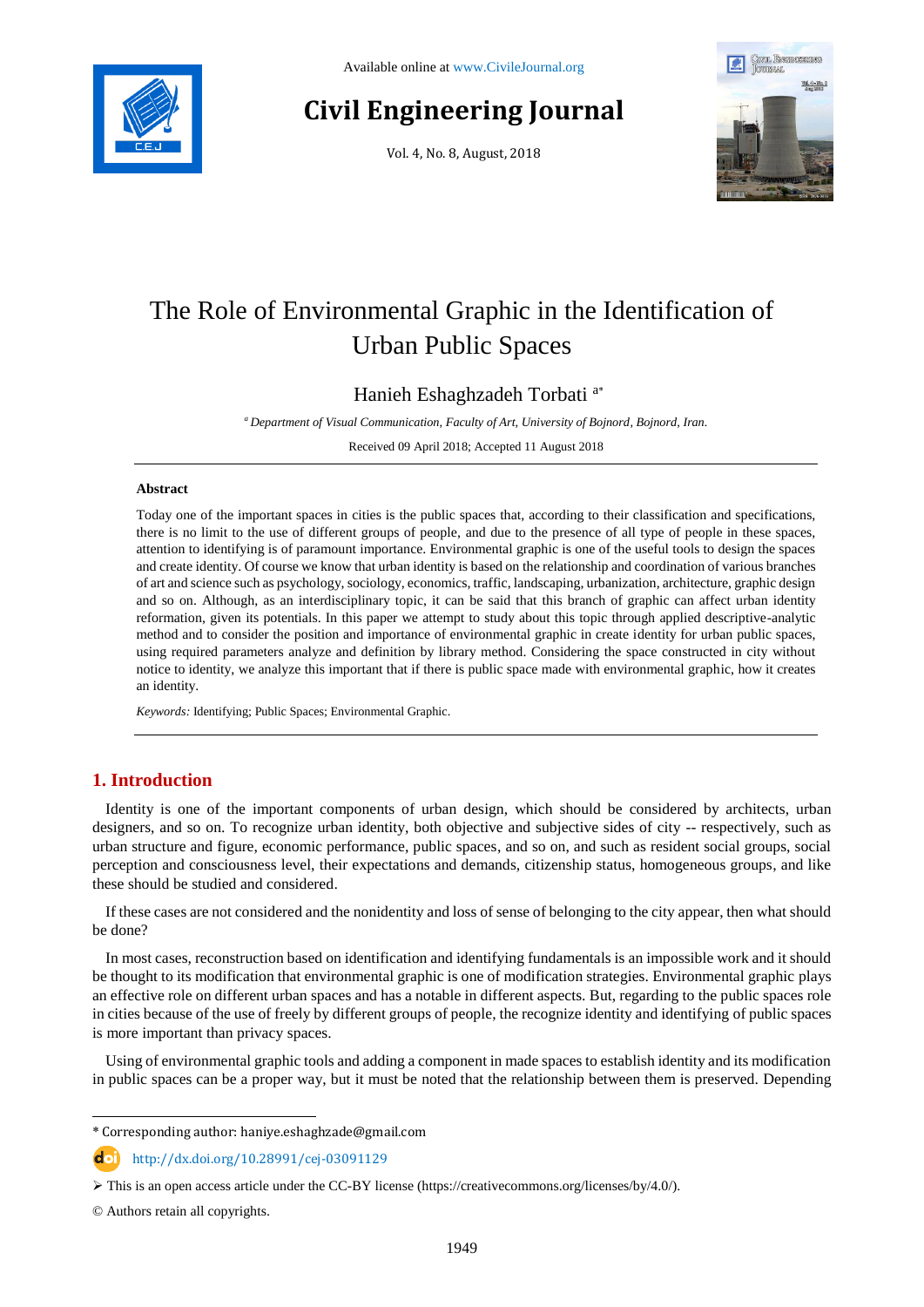on their usage and position, the components considered as environmental graphic in the city could be classified into side, main, completive, structural, applied, and aesthetic components, which all can be designed in line with identifying.

Hence if a component is added to urban space, it should necessary care taken that this adding is in line with identifying, not that achieving the reverse result by copying from different societies blindly. In other words, as audience visually influenced by art works, environmental works also effect on citizens and designers duty is that return citizens' identity to them based on components such as religion, rite, ethnicity, culture, customs and etc. and follow to modify place identity. Accordingly, the following questions will be raised:

Regarding to position and role of environmental graphics in urban design, how can this knowledge be used to identifying public spaces?

How can the environmental graphic affect on identifying the urban public spaces which have not designed correctly based on identity?

#### **2. Research Method**

Science guidance model (Figure 1) with applied descriptive-analytic method has been used in the present project.



#### **Figure 1. Project model**

The aim of project is to reach maintain and modify identity in designing urban public spaces in such a way that causes to identifying of citizens. In this regard, basic and applied researches have been done by library method of key words, which help doing work. Experimental development has studied the impact of each of tools and principles of environmental graphic, identity builder parameters, and public spaces components on each other, which finally lead to the goal.

#### **3. Background of the Research**

Many books, articles, and project designs have done about urban identity and impact of different factors on it, but particularly identifying and its modification in public spaces have not been studied through environmental graphic; some of them are mentioned as follows:

Robert Harland in his book (Graphic Design in Urban Environments) explained how graphic and communication design in the urban environment have been underrepresented or even ignored in graphic design historiography and in academic and educational definitions of the field, particularly in UK. He also effectively demonstrated the difficulties faced by urban theorists who try to describe the presence and relevance of graphic design artifacts in the public sphere, and the gaps and shortcomings of their approach. The careful descriptions and analysis presented in the book offer a framework for thinking about urban graphic interventions in multiple scales and settings. The result is a relevant contribution to design research, and should stimulate further and welcome debates on the interface between graphic design, communication, and urban design [1].

The "Signage and Wayfinding" book in Chapter 1"What Is Environmental Graphic Design?" by Chris Calori David Vanden‐Eynden in 2015, explains the contemporary incarnation of EGD (Environmental Graphic Design). EGD is a relatively new, cross‐disciplinary field that has gained recognition and importance over the past forty years. EGD activity involves the development of a systematic, informationally cohesive, and visually unified graphic communication system for a given site within the built environment [2].

The book "public spaces, urban spaces" by Tim Heath, Taner Oc, Steve Tiesdell, recognizes public places components and states six aspects of components to environmental quality in urban life [3].

An article, named as "A Study on the Characteristics of Visual Elements for Space Graphic Design" in Integrated Design Research Journal, is tried to study and investigate the characteristic of space graphic design through the analysis of its visual elements. By analyzing cases of actual usage, it enables to provide a basic visual system for space graphic design. In graphic within space, typography, colors, and light can be applied in complex form, in addition to basic modeling elements like the shape which forms the image. The expressive elements of graphic are displayed in the space form correlation and synthesize details to convey the identity. In terms of the characteristics displayed through the analysis of design elements of space graphic, it includes a variety of expressions through artistic intervention, information communicability of typography, and expansion through optical illusion. Through this, artistic experience is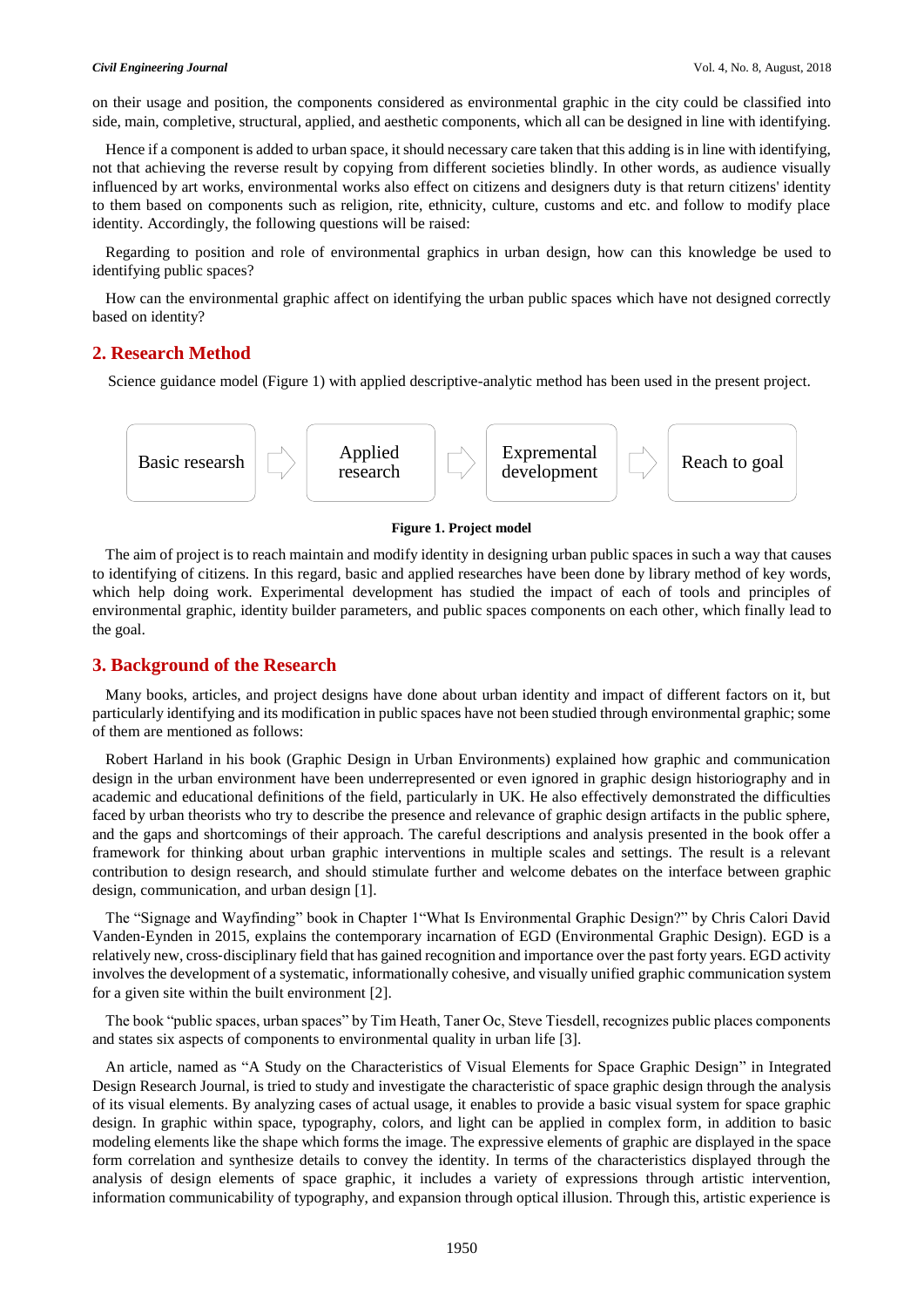provided for the subject of experience and sensible relations can be established. Successful space graphic design can form identify about place and community, and it can bring qualitative improvement in the urban environment through the acquisition of practical value [4].

In paper "Re-theorizing contemporary public space: a new narrative and a new normative", Matthew Carmona concluded that a more balanced view of public space is required, one that recognizes the multiple complex types, roles and audiences for public spaces in cities today [5].

#### **4. Theoretical of Environmental Graphic**

Long before the invention of paper, humans made marks on objects. The intent of making these marks was to communicate information visually. This communication imbued these marks with meaning, and they became a shared language among the people who made and understood them. Environmental graphic design, or EGD, which can be defined as the graphic communication of information in the built environment, is one of the world's oldest professions. [2].

In western societies, graphics application in formation of internal spaces and urbanization are stated by term such as Environmental Graphic or Sign Design. If this application serves to external urban spaces such as streets, squares, green spaces, and external walls of buildings, then it is referred as City Signs (signs and urban or street graphic).

We all know common media applied in urban environmental graphic such as poster, signs, highway signs, road signs, fluorescent signs (neon), advertisings on vehicles, parks environmental design, design of buildings and resulted colors, public services spaces design, bus stops, phone booth, seats, environmental design of cultural and pleasure centers, design sculptures in squares and parks, or bas-relief of institutions and offices doorway, doorways panels of stores shops, cinemas and all public and private organizations and institutions, and different advertising panels, and also it is wellknown that graphic design is one of the messaging and advertising requirements in our life. Therefore acquaintance with culture of society and knowing its norms, values, customs, and regulations can be significantly important to environmental graphic design. As designer knows deeply about culture and moods of society people, he can easily establish simple and deep communication with audience through simple and clear express, and in simple words designer can return audience identity to him with the new express and different framework and in this way can speak to him. Environmental graphic is a knowledge in which discussed and studied about how use different kinds of forms, colors, figures, and various pictures in a skillful, systematic, and planned way in order to making better and more simple relations, informing, and orientation, and also making beautiful the urban spaces such as public spaces. This knowledge is one of the most effective tools to effect on citizenships, and with visual design and relation it can return identity to audiences and seek to reform it based on components such as religion, rite, ethnicity, culture, customs and social contracts, economic and political trends and so on.

What is notable in environmental graphic is its role in shaping the face of city in structural relationship with identity body. Environmental graphic as a branch of graphic has an important role in reaching to distinctive goals and involves main part of commercial and promotional activities. Our surroundings, home where we live, street where we traffic, green space where we walk, park that we go there to fun, all need to making formal, logical, and exact organized relations based on principles and foundations of visual expression.

Actually human speaks to his environment and communicate with others through environmental graphic. Ibrahim Haghighi says that " graphic in urban area increases the level of people visual literacy and can organize city identity in order to citizen receives belonging sense to city according to himself identity, and even it undertakes the role of organizing and reconstruction in build and ancient spaces and can be designed for distinctive purposes.

#### **5. Theoretical of Identity**

In Oxford dictionary Identity means: "The fact of being whom or what a person or thing is" [6].

Identity is the something that person aware it. In other words, identity of person is not something that delegated to him in more social actions, but is something that one must makes continuously and routinely and should support and protect in his reflective activities [7].

Identity is character and truth of object, person or city that included its essential traits and characteristics. The traits are shaped by different factors that effect on urban identity. Thus it can be said that every city identity is expression of culture in environment. It is necessary to say that city identity has differences with city shape. Today we have many cities that appear beautiful but are null of identity elements. Identity and character are meaningful if special indicators of city, rooted in place and time and linked with tradition, beliefs, and generally with knowledge and culture of society, are appeared.

Therefore identity implies the different aspects which everyone appears and develops in society. It can be known as change and modernity because it is continuous, gradual, and released in time and what is current in time, is dynamic.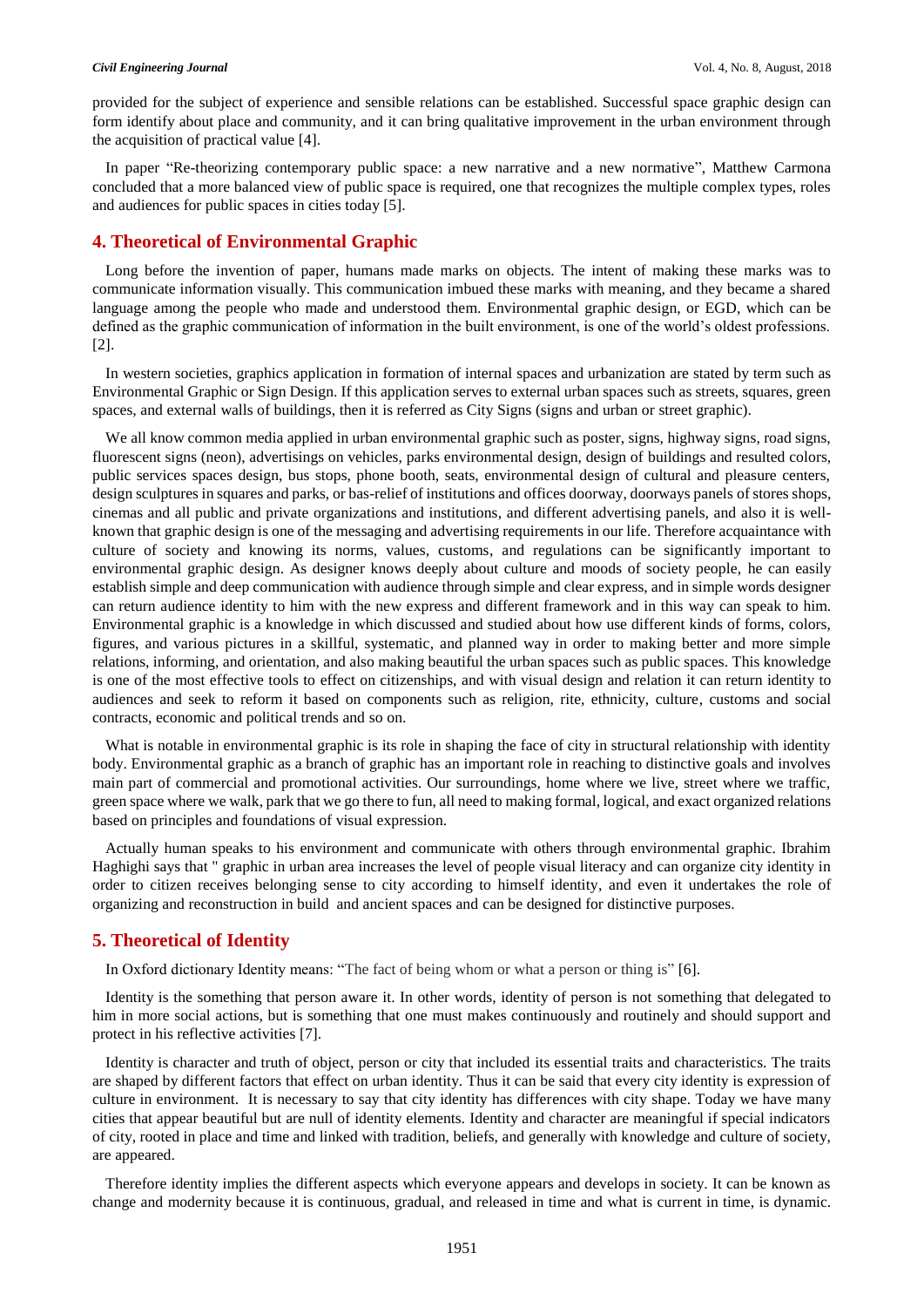On the other hand, identity is non-sharable to others. In other words, this dynamic and current at the time concept belongs to independent entities.

Lynch (American urban planner, teacher, and theorist) in his book, "The Face of City", stating image and its constituent five elements, presented a simple definition of identity that could be considered as a basis of experts' definitions and researches about this subject, in the years after 1960. He stated the identity as follows:

 What provides independent existence for place or makes a single and distinctive form of others places, and it acts as a context to recognize its generality [8].

The simplest form of identity in city is that the person can recognize a place as a distinct place from others. Feeling, touching, listening sound, seeing colours and shapes, and other cases similar to formation factors of cities identity such as citizens' culture, religion, geographic climate, dialect and language, special event, city people's prominent livelihood, special condition of city, history and events of city, and current activities and performances can effect on identifying of space. For example, it can mention to meaningful and understandable spaces which are proper support that personal memories, feelings, and values are based on, and place identity links closely to personal identity, and also urban events such as special ceremonies and religion and cultural ceremony, which can be identifying.

 Identity of an event or a place can be recognized, described, analyzed, and approximately measured by simple tests. Today such tests are compiled. The tests must be completed into field descriptions, which introduce and explain recognized events, and they must create a base to analyze reasons of perceived identity [8].

#### **6. Theoretical of Public Space**

One of the urban space classifications is:

- Public spaces: urban spaces considered for public.
- Semipublic spaces: urban spaces designed and suggested for relatively distinctive groups of public such as schools, universities, and offices.
- Semiprivate spaces: limits and spaces selected and designed to the special group.
- Private spaces: limits and places, such as housing, designed for special and completely private group.

In fact, urban spaces play the important role as an effective element in the people life. Every place, which there is around us, has own special functions. Meanwhile some places have different usages and respond to different needs. The spaces, named so-called multifunctional space, can be used differently in different conditions. Subways, considered as public spaces, have the ability to use as multifunctional and multipurpose space.

For more explaining of the public space, it must be mentioned that which spaces, used freely by different groups of people and not limited to select audience, are public. The spaces such as markets, shopping centers, stores, hospital, exhibitions, and subways, are designed in such way that people can use them freely.

Public spaces are environments to cultural exchange, enjoyment, fun, leisure, social life, exchange thoughts, views, beliefs, and comments. The spaces play the important role in providing social harmony and practical realization of join citizens in community, because the spaces are multi purposes and provide many activities and usages for residents.

Matthew Cermano in his book "Public Places, Urban Spaces", which is discussed and recognized about components of public places, stated six important aspects included social, physical, functional, visual, perceptional, and time aspects of environmental quality in urban life; this components are shown in Table 1 [3].

| <b>Components</b>    | <b>Description</b>                                                                                                                                                    |
|----------------------|-----------------------------------------------------------------------------------------------------------------------------------------------------------------------|
| Social component     | Impacts of space effect on people performance and how adjust and control behaviour of environment residents.                                                          |
| Physical component   | States qualities addressing to environment body, segmentation, and blocking.                                                                                          |
| Functional component | Emphasizes to activities existed in space and own space function.                                                                                                     |
| Visual component     | Visual dimension includes qualities that observing the space by observers and the present people effects on them.                                                     |
| Perceptual component | Includes qualities of space which effect on the human perception.                                                                                                     |
| Time component       | Included usage of functional and time cycles such as living at day, night, and different seasons and factors affecting<br>on functions formation and spatial changes. |

#### **Table 1. Components of public spaces**

# **7. Discussion and Conceptual Model Presentation (Experimental Development)**

In community, identity states common beliefs, norms, and interests which link person to others. Creating public spaces is one of the ways to create identity for city which fits with current time and place of city. Designing of public spaces is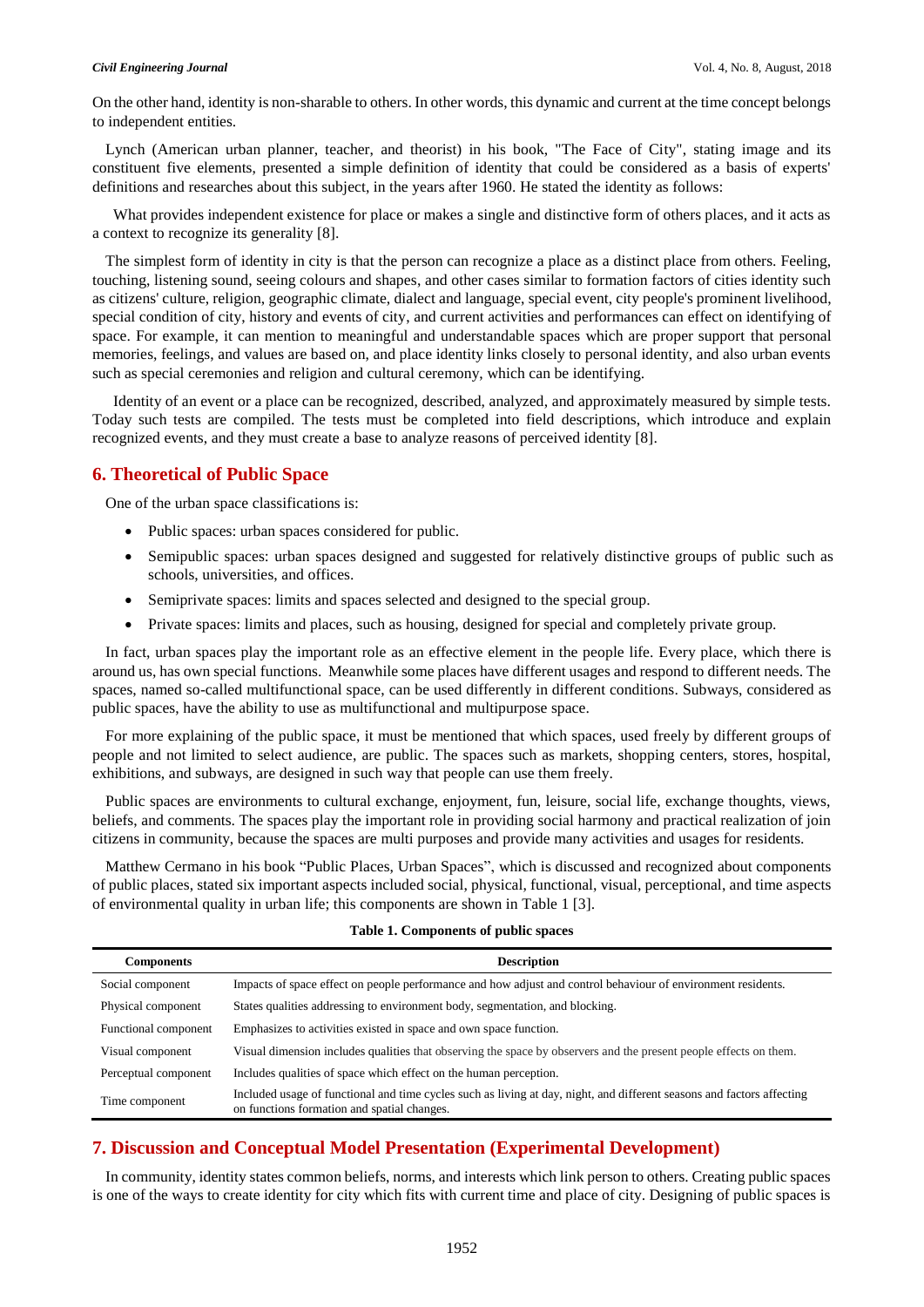#### *Civil Engineering Journal* Vol. 4, No. 8, August, 2018

very important, because public spaces create higher background to communication and social relationships for people, and they also can be places for collective memories of citizens that citizen using of public spaces full of collective memories can communicate with his cultural past and gain social identity.

Also all components of public spaces, entitled in Table 1, have an important role in identifying; so the factors should be considered in creation of an environmental work. Actually, when we talk about identifying and modifying it by using environmental graphic in urban public spaces, we mean all systematic structural, functional, aesthetic, side, main, and completive cases in city. It is necessary to mention that all elements and tools of environmental graphic can be located in every one of the areas. For example, urban furniture can have main or side role in a place and even can be created through completing a work or another purpose, and urban advertising, which is inseparable part of urban graphic and has applied role, can effect on beauty of city. Indeed what are important here are relations and effects of these factors on each other.



**Figure 2. Conceptual model**

Regarding to mentioned materials, it can be said that environmental graphics can identify public spaces, using own tools, and also confront with chaotic conditions of spaces not designed based on identity, regarding to factors such as formal logical relationships, principles and foundations of visual state, chromatics topic, light and psychology, and so on can modify visual abnormalities created in city public spaces as possible as. In this regard, creating his work, designer should notices to producer identity parameters and components of city public spaces.

This importance is possible by studying of every components of being designed space, producer identity parameters of the city, and recognition of design principles and environmental graphics tools and their relations with each other.